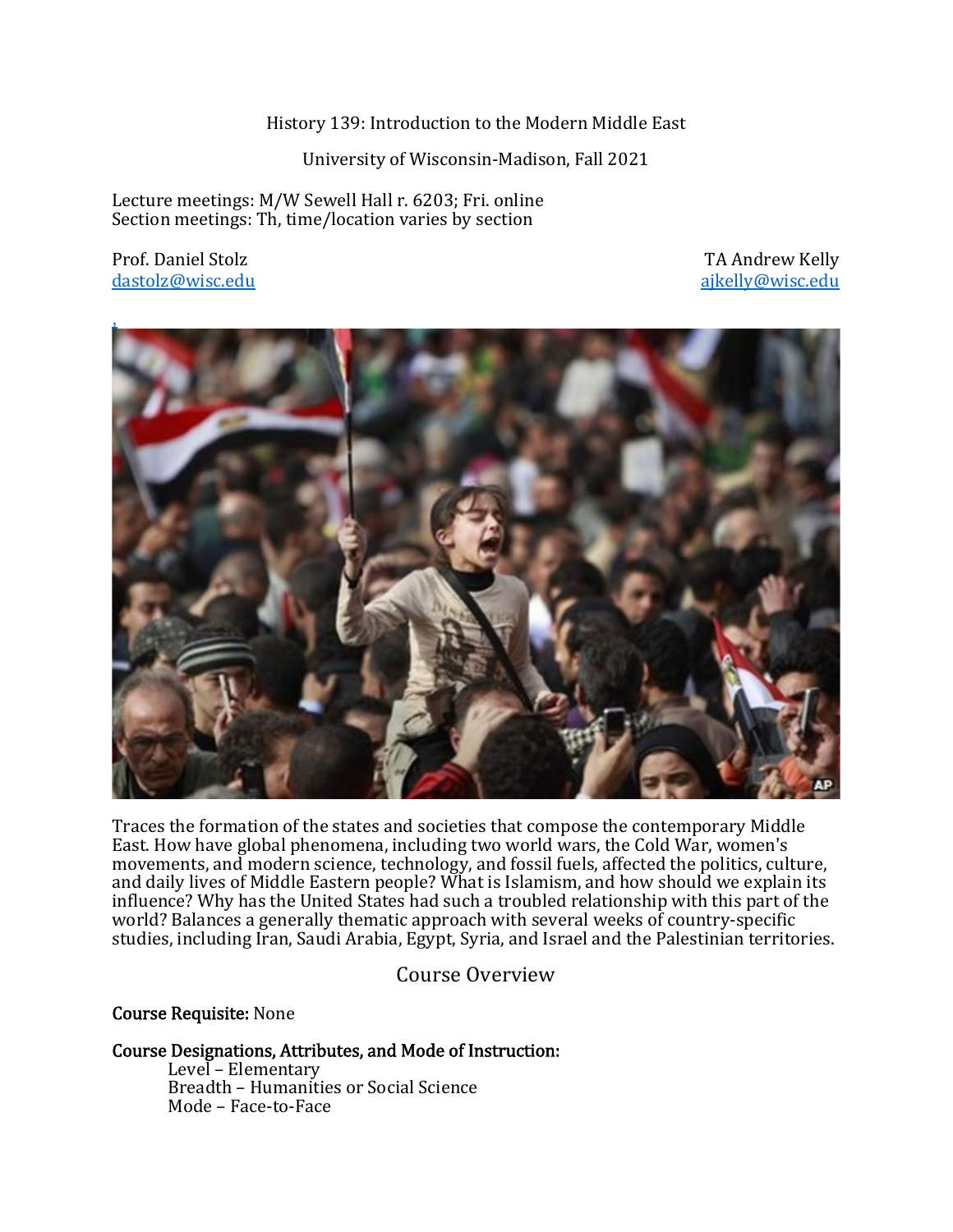#### Explanation of credit hours

This 4-credit course meets as a group for 4 hours per week. The course also carries the expectation that you will spend an average of at least 2 hours outside of class for every hour in the classroom. In other words, in addition to class time, plan to allot an average of at least 8 hours per week for reading, writing, and preparing for discussions.

#### Learning Outcomes

Students completing this course will be able to:

- $\rightarrow$  Identify the origins of the Middle East nation-states;
- $\rightarrow$  Compare the larger Middle East nation-states in terms of politics, economy, and society;
- $\rightarrow$  Analyze trends in the development of U.S. relations with the Middle East;
- $\rightarrow$  Explain the modern Middle East in terms of global processes of change;
- $\rightarrow$  Use *primary sources* to support all of the above.

#### Course Materials

You will access course readings and other materials in the following ways:

- Buy, rent, or borrow: James Gelvin, The Modern Middle East: A History, 5<sup>th</sup> ed. (Oxford, UK: Oxford University Press, 2020). ISBN 978-0190074067
	- $\rightarrow$  Available from many booksellers and on reserve in College Library.

 $\rightarrow$  New this year: I encourage you to use the fifth edition of Gelvin's textbook  $(2020)$ . The fourth edition  $(2016)$ , which this course used in previous years, is still acceptable. However, if you are using a fourth edition copy, please note that page numbers sometimes vary slightly from the page numbers on the syllabus, and the final two chapters differ substantively.

- Find on Canvas, in weekly modules: all other assigned readings, assigned films, and supplementary materials. Note: you may purchase a course packet with the additional readings if you prefer to have them in hard copy. The course packet is available from the L&S Copy Center, Sewell Hall Room 6120, 1180 Observatory Dr.
- All assignments will be posted and turned in on Canvas.

### Office Hours

We welcome your questions and ideas about course content and assignments. We are also glad to speak to you about your broader interests in the Middle East or in History. Office hours are also a good time to discuss any challenges you are facing in the course.

PROF. STOLZ: Fridays 9-11am, on Zoom (link on Canvas). In person by appointment.

TA ANDREW KELLY: Mondays 2-4pm, on Zoom (link on Canvas). In person by appointment.

### Assessment

#### Components of Course Grade

Orientation quiz  $(3\%)$ : Complete by 11:59pm on Monday 9/13. Covers course expectations. You may retake for full credit if desired.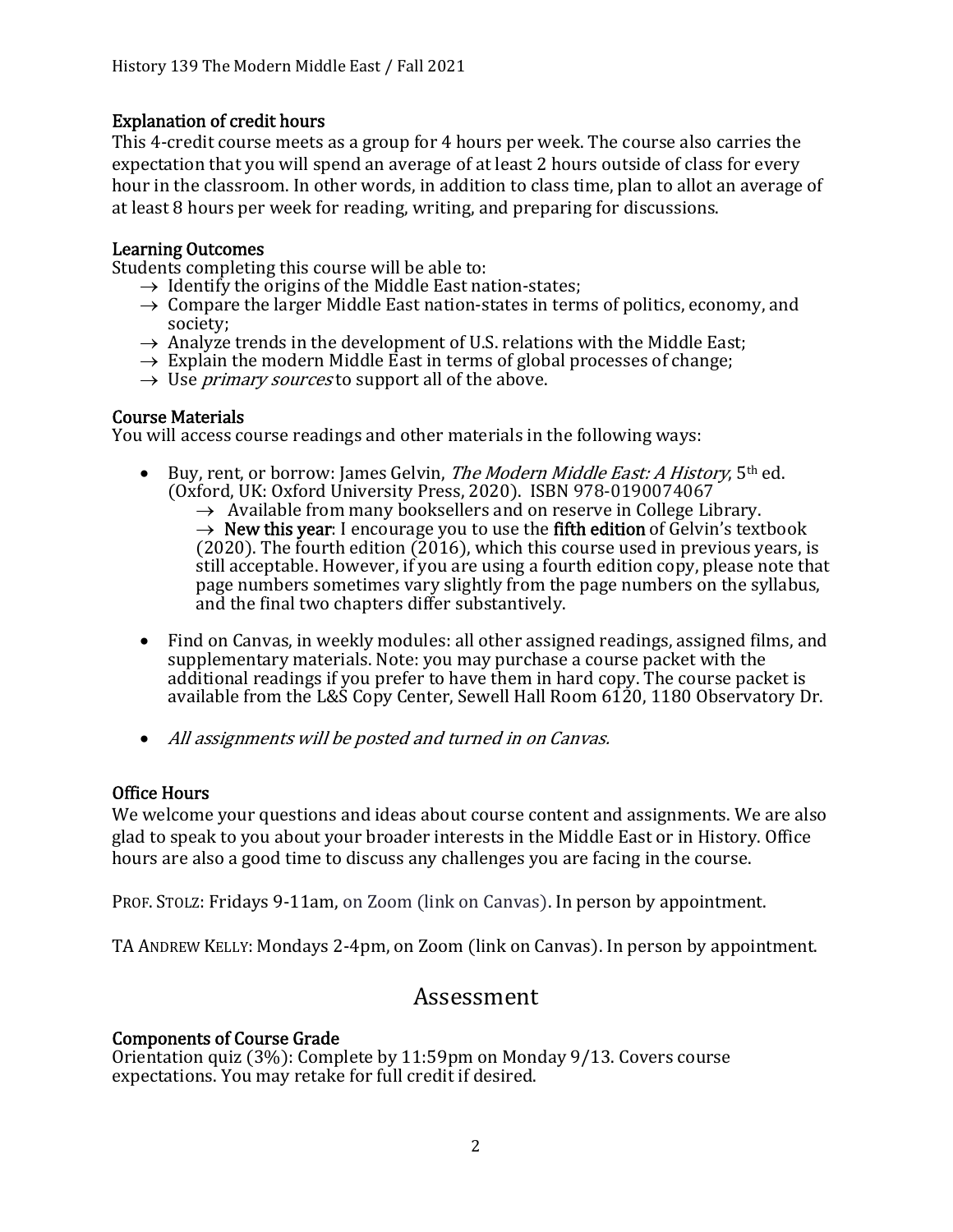Participation in lecture meetings  $(10\%)$ : contribute to class learning through critical analysis of course materials and respectful, productive engagement with other students' views. (See participation rubric below). Your completion of the weekly "exit responses" count toward one-half of this grade, i.e. 5% of your course grade.

Participation in discussion section  $(20%)$ : contribute to class learning through critical analysis of course materials and respectful, productive engagement with other students' views; complete preparation for section discussions as directed by TA. ሺSee participation rubric below.)

"Closer Look" Essays  $(8x4\% = 32\%)$ : a series of one-page responses to questions about an assigned reading or film. Complete 8 out of 9, or complete all 9 and drop your low grade. This assignment recurs from weeks 2 to 11, except in week 6 (when the midterm essay is due).

Midterm Essay, due Sunday 10/19 at 11:59pm (10%): a two-page essay answering a question about a primary source, which you will select from a list of options to be made available on October 5th.

Timeline Editor Assignment  $(10\%)$ : due once during the semester, at a time for which you will sign up. For more details, see "Timeline Assignment" materials on Canvas.

Timeline Essay  $(15\%)$ : due Monday, 12/20, 11:59pm. A four-page essay that makes an argument interpreting your section's timeline of Middle East history. For more details, see "Timeline Assignment" materials on Canvas.

Honors Assignment: if you registered for the honors option in this course, please discuss an honors assignment with Prof. Stolz by Nov. 1<sup>st</sup>. Honors assignments are due Dec. 15<sup>th</sup>.

This course is graded on an A, AB, B, BC, C, D, F scale:

 $A = 93-100$  $AB = 88-92$  $B = 82-87$  $BC = 77-81$  $C = 72-76$  $D = 67 - 71$  $F = 66$  or below.

#### Participation Rubric

| Excellent (90-100)   | Good (80-90)        | Competent (70-80)    | Inadequate (60-70)  | Fail $(0-60)$ |
|----------------------|---------------------|----------------------|---------------------|---------------|
|                      |                     |                      |                     |               |
| -Mastery over        | -Knows readings     | -Basic grasp of      | -Insufficient       | -Uninvolved   |
| readings and         | well                | reading              | command of reading  | -Unexcused    |
| previous discussion  | -Consistent         | -Mostly offers facts | -Attempts to        | -Disruptive   |
| -Explores questions  | preparation and     | or surface-level     | contribute facts or |               |
| rigorously           | involvement         | interpretations      | interpretations     |               |
| -Comes to class with | -Offers analysis of | -Contributes when    | when called but     |               |
| interpretations and  | texts in class      | called upon but not  | unable to offer     |               |
| questions            |                     | actively engaged     | substance           |               |
| -Engages others      |                     |                      |                     |               |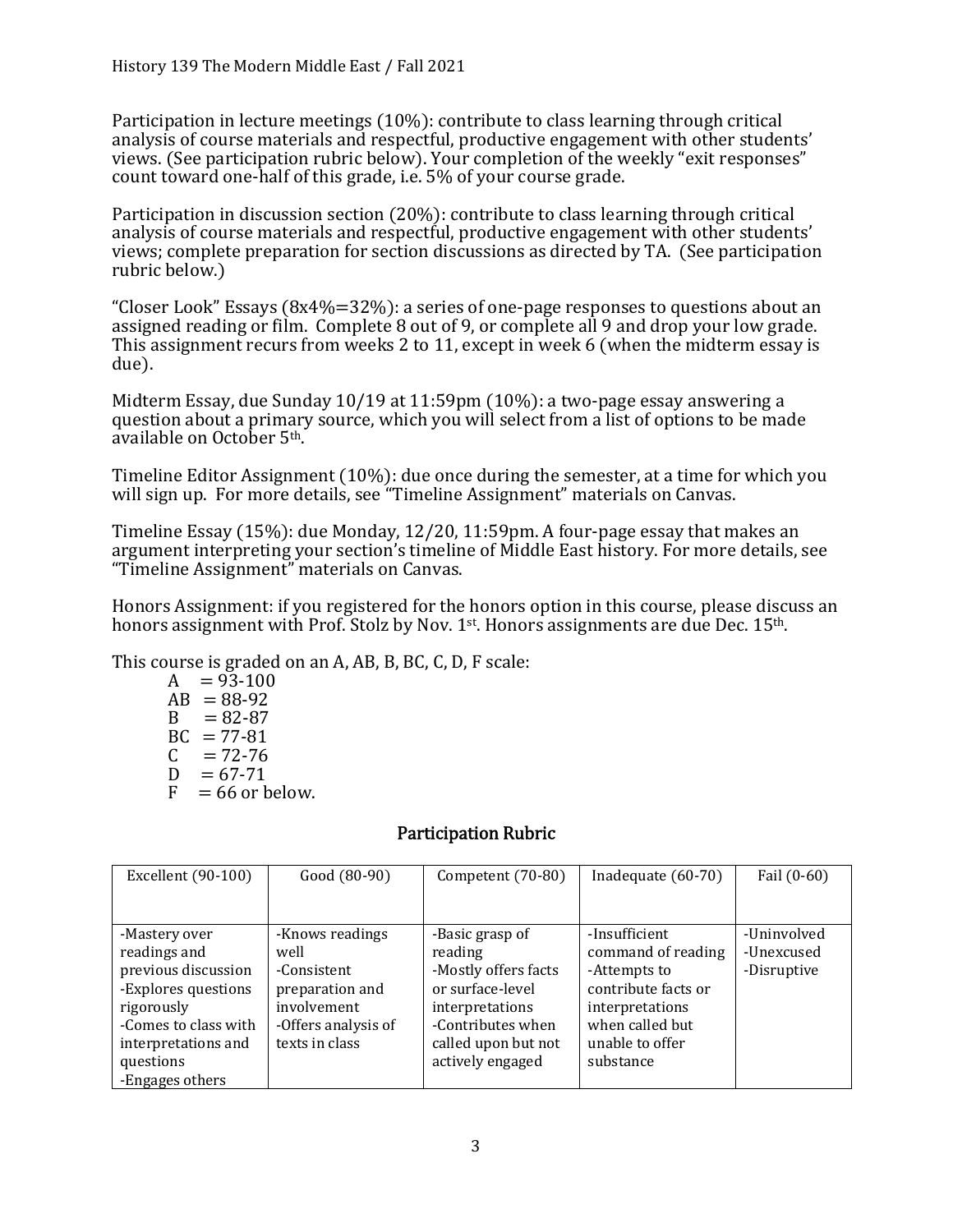#### Late Policy

Late work will lose one third of a letter grade for each day past the deadline. However, for the midterm essay, OR for one of the "closer look" assignments, you may hand in work late for "passing" (70%) credit until Study Day, which is Thursday, December 16<sup>th</sup>, at 11:59pm. Due to the need to submit course grades promptly at the end of the semester, we cannot accept any work other than the final assignments after December 16th, and we cannot grant any extensions on the final assignments. Students who experience emergencies at the end of the semester may be eligible for an incomplete.

#### **Special Note on Accommodations for Sick or Quarantined Students**

If your semester is disrupted due to exposure to or diagnosis with COVID-19 (or another health crisis), the TA and I will offer you reasonable accommodations to continue your progress in this course without penalty. Please note that the success of this process depends on your timely communication with us. For more details, see "University Policies Relating to COVID-19," on page 6.

## Learning Support

#### Accommodations

You are welcome to discuss your learning needs with me and/or the TA. If you plan to request disability accommodations in this course, please register with the McBurney Disability Resource Center as soon as possible.

#### Writing Support: The History Lab

The History Lab is a resource center where experts (PhD students) will assist you with your history papers. No matter your stage in the writing process — choosing a topic, conducting research, composing a thesis, outlining your argument, revising your drafts the History Lab can help you sharpen your skills and become a more successful writer. Go to: https://history.wisc.edu/undergraduate-program/the-history-lab/

**Digital Assignment Support: Design Lab** – Located in College Library, Design Lab provides one-on-one help for students working on digital assignments. By appointment. https://designlab.wisc.edu/ Note: our TAs in the History Lab can sometimes help with digital history assignments as well.

#### **General Tech Support**

The DoIT help desk offers general tech support for Canvas, BBCollaborate, and others platforms supported by UW. They can also direct you to resources for dealing with bandwidth problems. https://it.wisc.edu/services/help-desk/.

#### Academic Integrity

You are responsible for knowing and following the university's policies on academic integrity, which can be found here: https://conduct.students.wisc.edu/academic-integrity/

In general, work that you turn in for this course should be yours alone. For the final essay, it is understood that you will reference your classmates' contributions to your section timeline. For more details, see timeline assignment materials on Canvas.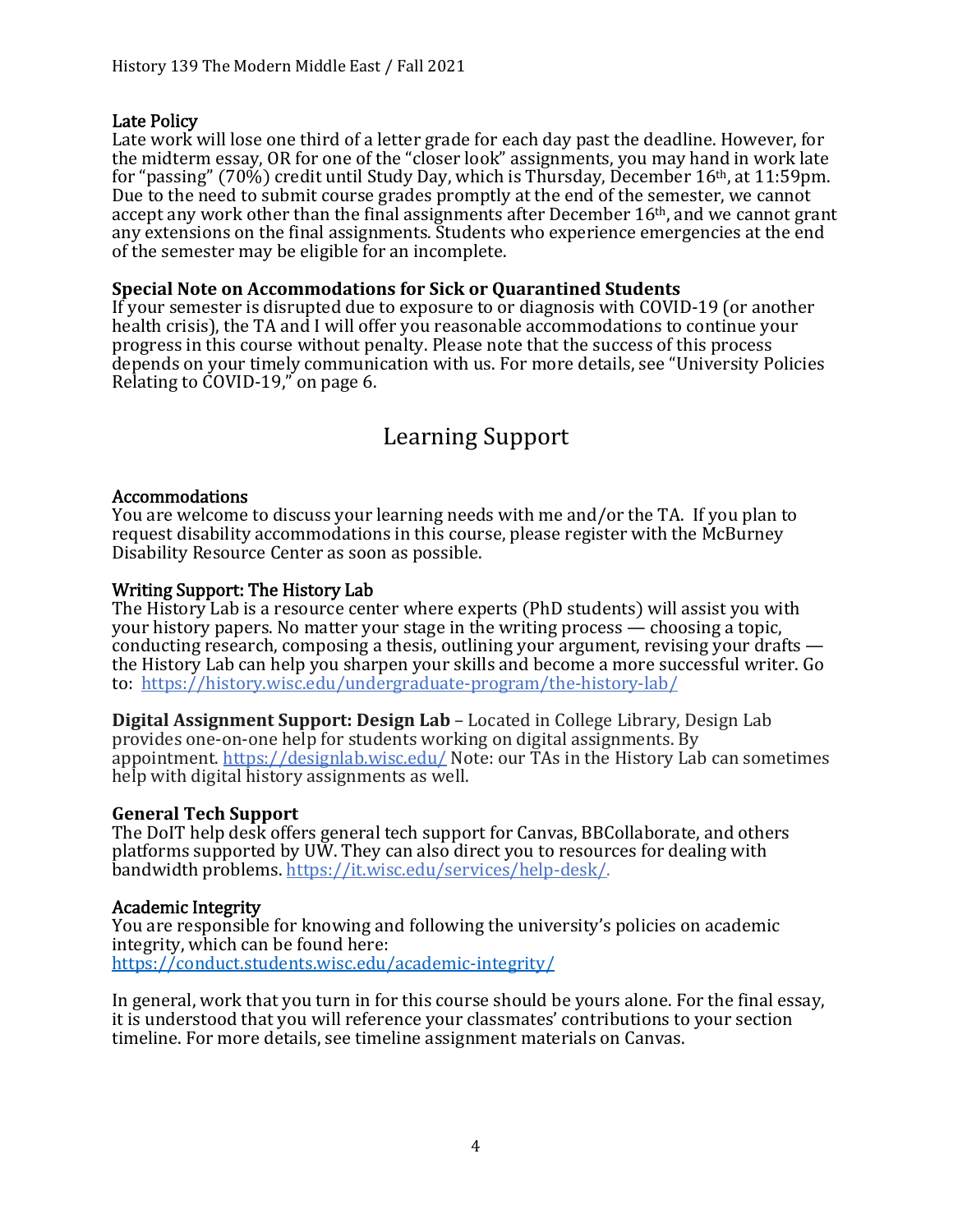## Course Modality and Rhythm

This course is offered in a "blended" modality. Most meetings are in-person; some synchronous meetings and asynchronous activities take place online. The blended format promotes learning by offering students additional methods of engagement with the material, with each other, and with the instructors. To take advantage of this opportunity, many students find it useful to think of the course as having a "rhythm," by which certain tasks repeat during the week and across the semester. Understanding the course rhythm helps you structure your time and keep up with the course at a manageable pace.

*Note: a visualization of the court rhythm is available on Canvas, under the welcome module.* 

### Each week of the course includes the following components:

Monday and Wednesday 11:00-11:50am: In-Person Lectures with Professor Stolz. These lectures introduce the main topics of the week. They complement and do not replicate the textbook readings for the week. In addition, many of these meetings include discussion of a short reading from beyond the textbook—often a primary source. Please complete these readings for the meeting under which they appear on the syllabus. (For details, see schedule of meetings below.)

Thursday: In-Person Discussion Section. Led by TA Andrew Kelly, who is a History PhD student, these sections meet in person at a time for which you have registered. Prepare for discussion section by completing weekly readings and/or films, and by synthesizing these materials with the lectures. More information on preparing for section will be provided by your TA.

Friday 11:00-11:50am: Online Meetings/Activities with Prof. Stolz. Most Friday meetings will include a synchronous lecture, typically shorter than the M/W lectures. These online meetings will include time for students to complete a very brief "exit slip" assignment in which you summarize your learning from the week in 2-3 sentences, to which Prof. Stolz will respond. Some online meetings will be used to introduce the TimlineJS tool with which you will be working throughout the semester, and to develop your facility with this storytelling technology.

A "closer look" assignment: most weeks of the course (weeks 3-11, except week 6) include a "closer look" reading, which provides in-depth exploration of a specific topic. A one-page response to a question about this reading is due at the end of the day on Sunday. You do NOT need to prepare to discuss these readings in class.

In addition to its weekly components, the course also includes the following occasional assignments: an orientation quiz, one "timeline editor" assignment during a week of your choosing, one midterm essay, and two final assignments.

More information on assignments appears under "Assessment," on pages 2-3.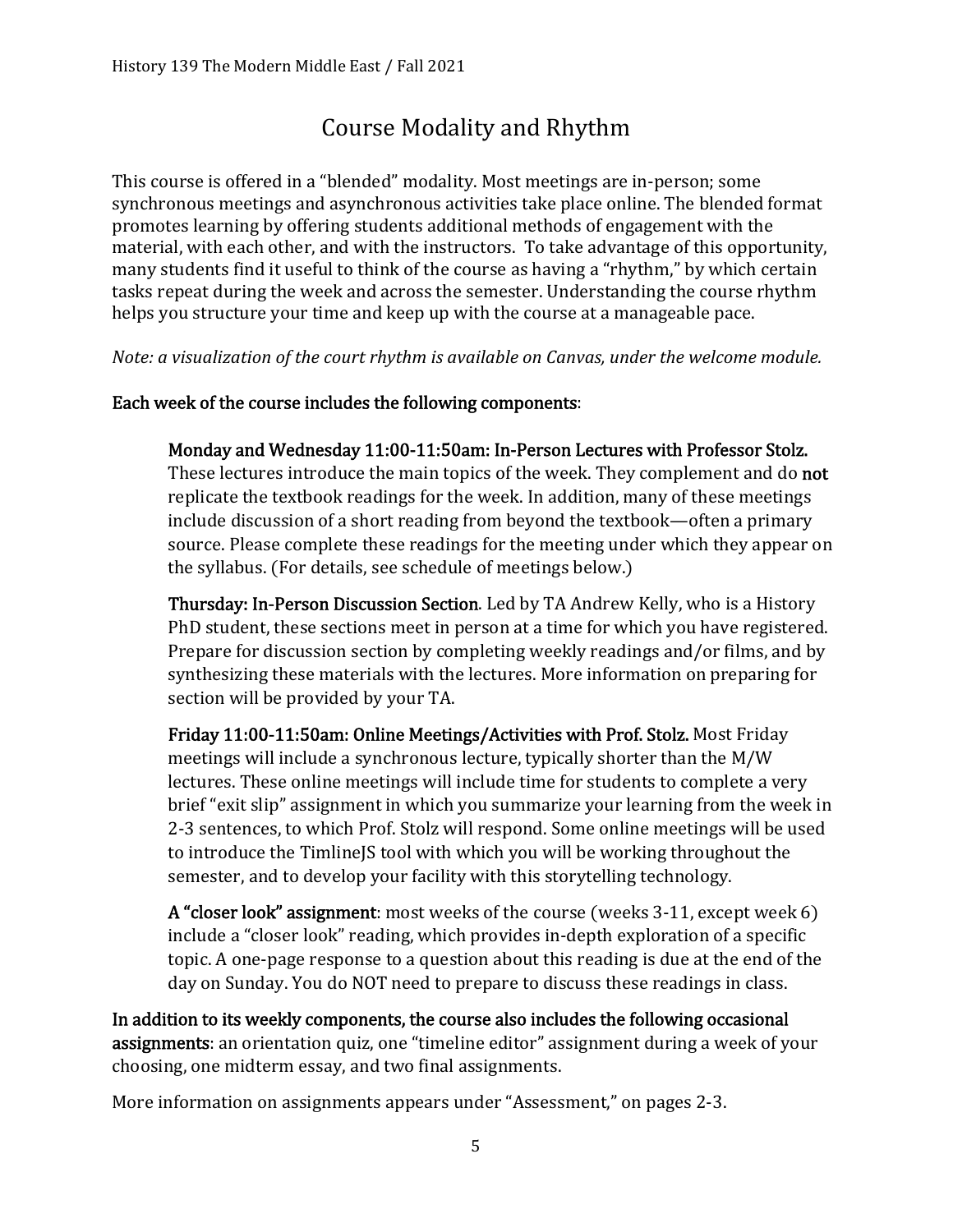## University Policies Relating to COVID-19

### For the latest campus policies related to the pandemic, please go to https://covidresponse.wisc.edu

### Here are a few highlights:

- All students, employees and visitors to campus are required to wear face masks when inside campus buildings.
- Effective August 30, employees and students who have not shared proof of COVID-19 vaccination with UHS will be required to test weekly on campus. Those who are required to test weekly but fail to do so will be held accountable.
- Individual students unable to attend in-person class meetings for COVID-19-related reasons (or for any reason) should contact their instructor to discuss options for access to course materials and activities. Instructors are encouraged to be flexible and supportive of all students in such circumstances. Students who must miss multiple class sessions should talk with their instructor and with their academic advisor about the best course of action.
- If multiple students in a course section must miss in-person class meetings for COVID-19-related reasons, every effort should be made to avoid a disruption of inperson instruction. Instructors should work with their department, school and college to explore ways to provide students who cannot attend in-person sessions access to course materials and activities.

In any situation where accommodations are required, students should initiate timely and regular communication with their instructors.



<sup>&</sup>quot;Are you talking about the new normal of an hour ago, or is there a new new normal right now?"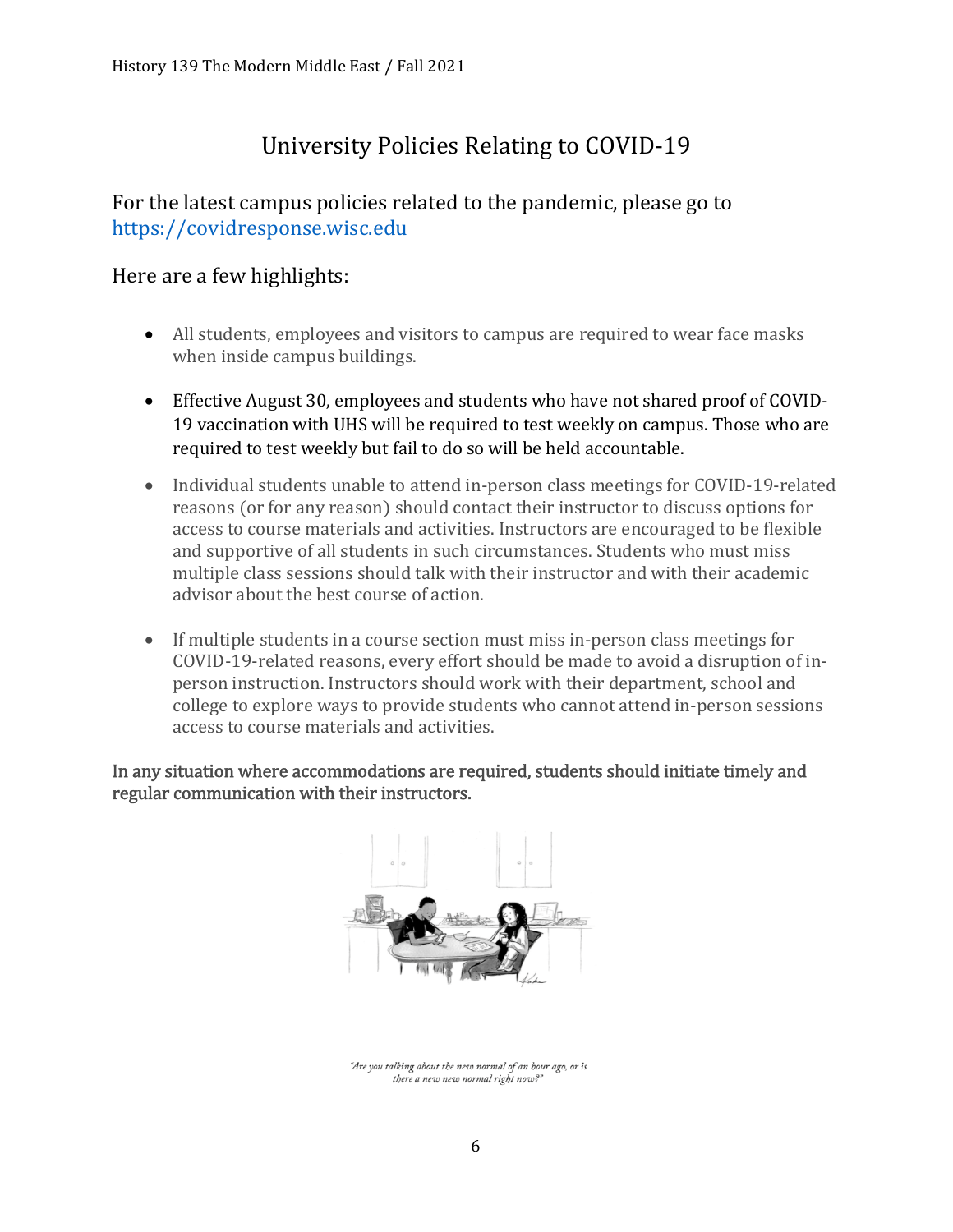## Schedule of Lecture Topics and Readings

\*Note: this schedule does not include the Thursday section meetings. Your TA will provide you with a separate syllabus for your section. For most weeks, however, the readings and films to prepare for section are the ones already listed under the lecture meetings below.\*

## PART 1: MODERN STATE AND SOCIETY TAKE SHAPE IN THE 19TH CENTURY

#### WEEK 1: INTRODUCTIONS

W 9.8: ONLINE/ASYNCHRONOUS: What makes a region? Intro to Middle East geography. This meeting has been moved to the online/async format due to the coincidence of the first day of class with the Jewish holiday of Rosh Hashanah.

F 9.10: Where and how did the Ottomans Rule? Online synchronous lecture & response.

Optional reading: Gelvin, pp. 9-55 (surveys Mideast and Islamic history prior to course coverage).

#### WEEK 2: ARMIES AND EDUCATION IN THE AGE OF REFORM

#### M 9.13: The Crises of the Ottoman Empire

Read: Gelvin, pp. 72-88, "Defensive Developmentalism."

#### W 9.15: Egypt under Mehmet Ali Pasha: Reform by Force

Read: Tahtawi, "An Imam in Paris," pp. 205-209 (on Canvas); Reynolds, "The Autobiography of Ali Mubarak," selections from pp. 224-250 (on Canvas).

#### F 9.17: The Tanzimat: Late Ottoman Reform in Rhetoric and Practice. Online/synchronous.

Due Sunday 9.19: "Closer look" response to Wishnitzer, "On Time for School," p. 93-123.

#### WEEK 3: PEASANTS AND WORKERS IN THE FIRST AGE OF GLOBALIZATION

#### M 9.20: Globalization in the Countryside

Read: Owen, "The Expansion of Trade with Europe, 1800-1850," pp. 83-99 (on Canvas); Khater and Khater, "Assaf: A Peasant of Mount Lebanon," pp. 35-47 (on Canvas).

#### W 9.22: Foreign Capital and Middle East Labor

Read: Khater (ed.), "A Coal Miner's Life During the Late Ottoman Empire," pp. 47-56 (on Canvas).

#### F 9.24: Middle East Cities in the First Age of Globalization. Online synchronous lecture and "tour."

Due Sunday 9.26: "Closer Look" response to Khuri-Makdisi, "Theater and Radical Politics in Beirut, Cairo, and Alexandria, 1860-1914," pp. 60-93 (on Canvas).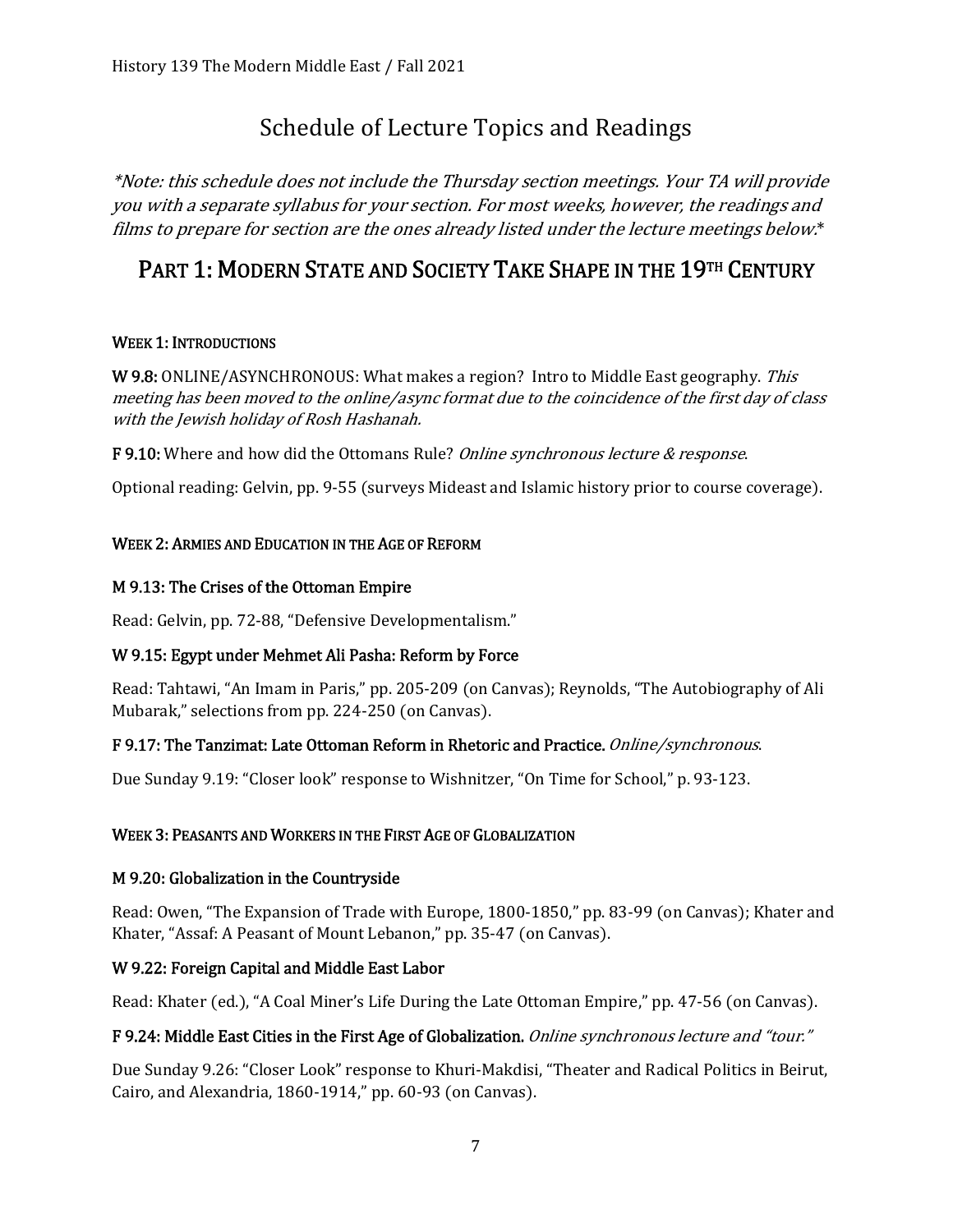#### WEEK 4: NEW CULTURAL AND SOCIAL MOVEMENTS

#### M 9.27: Print and the Arabic Nahda

Read: Gelvin, pp. 140-157, "The Life of the Mind" and "Secularism and Modernity"; al-Nadim, "Raillery and Reproach," pp. 104-111 in *The Arabic Renaissance*, ed. El-Ariss (on Canvas).

#### W 9.29: Muslim Reformists

Read: Muhammad 'Abduh, "The Theology of Unity" (in Gelvin, pp. 179-180).

#### F 10.1: Debating Women, and Women Debating Online synchronous lecture and response.

Read: Bahithat al-Badiya, "A Lecture in the Club of the Umma Party, 1909," 227-238 (on Canvas).

Due Sunday 10.3: "Closer Look" response to Baron, The Women's Awakening in Egypt, pp. 38-57 (on Canvas).

#### WEEK 5: THE OLD ORDER BEGINS TO FALL BEFORE WORLD WAR I

#### M 10.4: Financial Imperialism? State Bankruptcy and the British Occupation of Egypt

Read: Gelvin, pp. 158-165, "Constitutionalism"; Cromer, Modern Egypt, pp. 123-132 (on Canvas).

#### W 10.6: Iran's Constitutional Movement

Read: "The Supplementary Fundamental Law of 7 October 1907" (in Gelvin, pp. 182-185),

F 10.8: The Young Turk Revolution. Online synchronous lecture and response.

Read: Gökalp, Turkish Nationalism and Western Civilization, excerpts (on Canvas).

Due Sunday 10.10: "Closer Look" response to Lucas, "The Creation of Iranian Music," pp. 143-157 (Canvas).

#### WEEK 6: WORLD WAR I AND THE POST-OTTOMAN ORDER

M 10.11: The Great War and Ethnic Cleansing in the Middle East

Read: Gelvin, pp. 189-206, "World War I and the Middle East State System," "State-Building by Decree"; and primary source: Letter from an Armenian Refugee (pp. 20-21), in Bryce, The Treatment of Armenians (on Canvas).

W 10:13: The Mandate System and the post-Ottoman Political Map

Read: Khater (ed.), the Huseyn-McMahon Correspondence; the Balfour Declaration and related documents, pp.  $104-108$ ,  $110-112$  (on Canvas).

F 10:15: Midterm check-in: *Online synchronous session to review part I of course and workshop* skills in TimelineJS.

\*Midterm Paper Due Sunday, 10/17, at 11:59pm. No "closer look" assignment this week.\*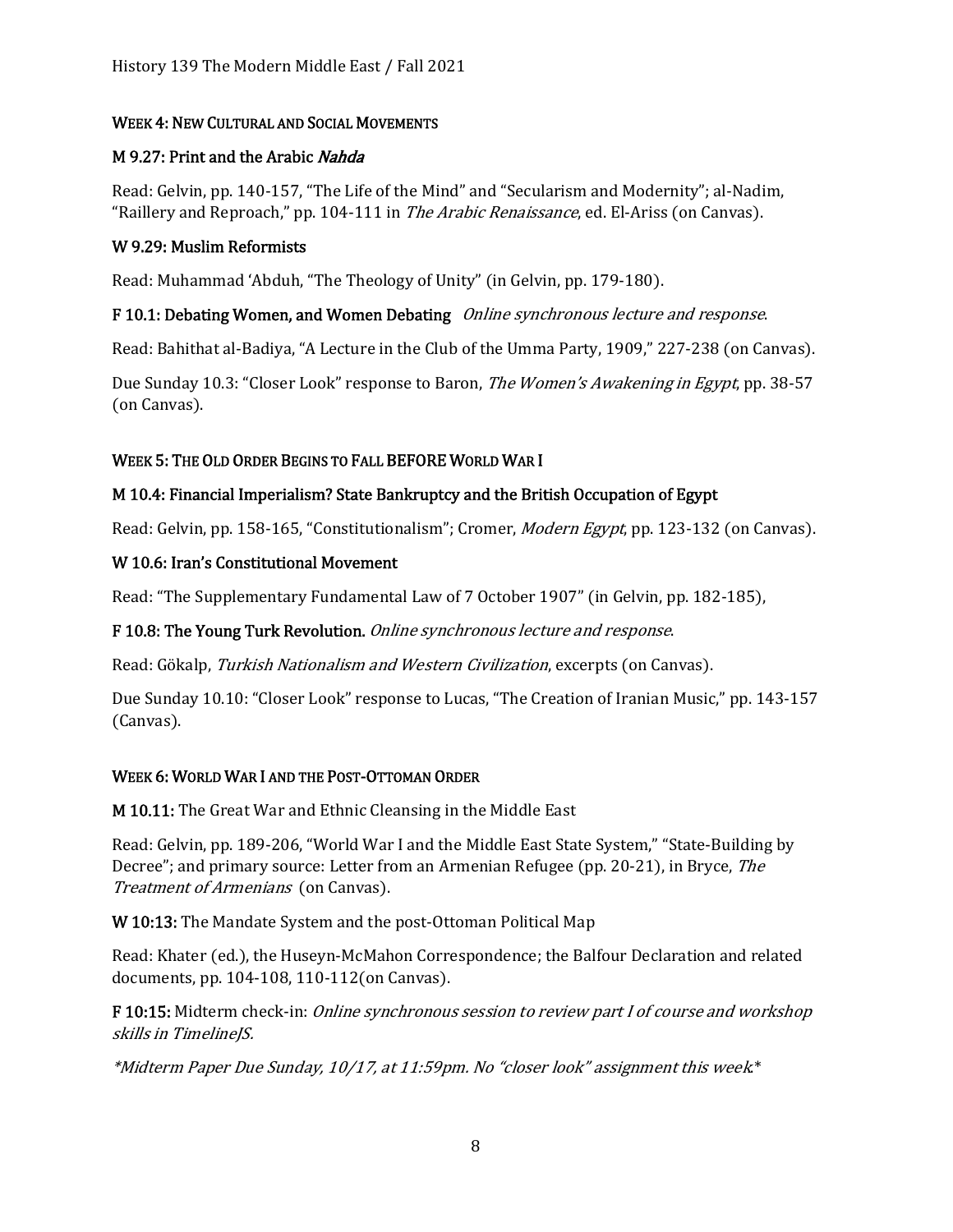## PART 2: NATION-STATES EMERGE IN THE 20TH CENTURY

#### Week 7: EGYPT AND SYRIA: ANTI-COLONIAL NATIONALISM, PAN-ARABISM, AND THE MILITARY REPUBLIC

#### M 10.18: Egypt: Nasser and the Pan-Arab Dream

Read: Gelvin, pp. 205-229, "State-Building by Revolution and Conquest," "The Invention and Spread of Nationalisms."

#### W 10.20: Syria: from Mass Politics to Family Rule

Read: Tamer, "Tigers on the Tenth Day" (in Gelvin, pp. 366-68).

F 10.22: The Islamist Critique. Online synchronous lecture & response.

Read: Qutb, Milestones (in Gelvin, pp. 372-74).

Due Sunday 10.24: "Closer Look" response to film, Umm Kulthum: A Voice Like Egypt, dir. Michal Goldman (streaming on Canvas).

WEEK 8: IRAN AND SAUDI ARABIA: RELIGIOUS AUTHORITARIANISM, OIL, AND THE COLD WAR

M 11.1: Saudi Arabia: the Wahhabi Mission and the House of Saud

Read: Gelvin, pp. 272-302, "The Autocratic State," "Oil"; and primary source: Reports on the Saudi Vice Squad in Jedda, 1928-1930 (3 pages, on Canvas).

W 11.3: Iran: from Monarchy to Islamic Republic

Watch Bashu: The Little Stranger (streaming on Canvas).

F 11.5: Oil and the Middle Eastern States. Online synchronous TimelineJS workshop; also watch short asynchronous lecture video

Due Sunday 11.7: "Closer Look" response to Mottahedeh, The Mantle of the Prophet: Religion and Politics in Iran, pp. 186-194, 248-268, 272-287.

#### WEEK 9: IRAQ AND TURKEY: SECULAR AUTHORITARIANISM

M 11.8: Iraq from the Hashemites to Saddam Hussein

W 11.10: Turkey between Republic and Military Rule

Read: primary source: "Speech Delivered by Ghazi Mustapha Kemal," pp. 738-741 (on Canvas);

Watch *Journey to the Sun* (streaming on Canvas).

Instead of F 11.12 meeting: *Online asynchronous lecture on* "At the Margins of the Nation-State: the Kurds in Iraq and Turkey: watch **before** section on Thursday to prepare for discussion of film.

Due Sunday 11.14: "Closer Look" response to Özdalga, The Veiling Issue: Official Secularism and Popular Islam in Modern Turkey, pp. 39-60 (on Canvas).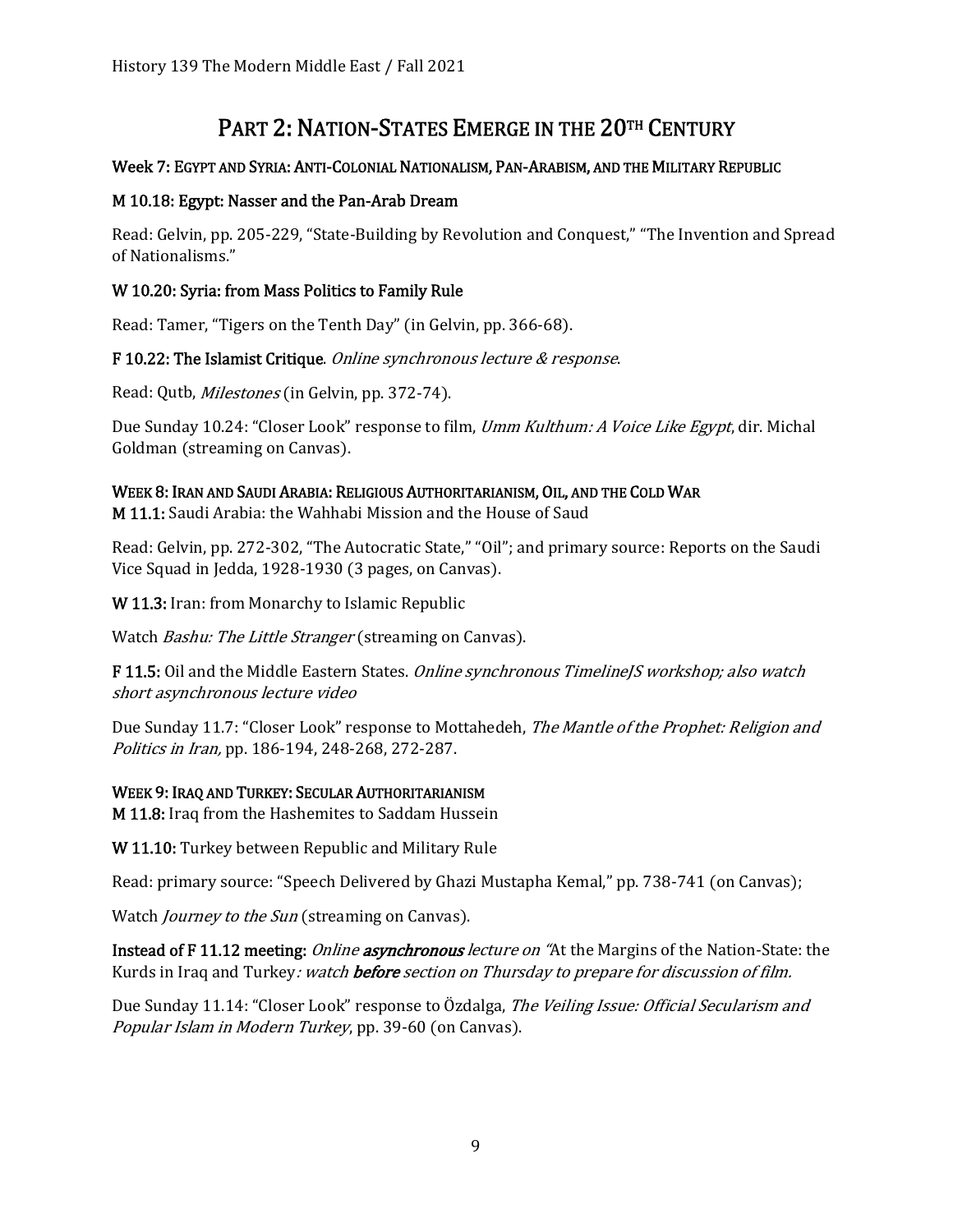#### WEEK 10: ISRAEL AND PALESTINE

M 11.15: One Land, Many National Movements

Read: Gelvin, pp. 232-250 ("The Israeli-Palestinian Conflict"); and primary source: Herzl, "A Solution of the Jewish Question" (in Gelvin, pp. 256-257).

W 11.17: The Arab-Israeli Wars: The Conflict in Regional and International Context

Read: Hiltermann, "Abu Jamal: A Palestinian Urban Villager," pp. 268-280; Neuman, "June Leavitt: A West Bank Settler" (on Canvas).

F 11.19: Hamas, the Settler Movement, and the Two-State Solution. Online synchronous lecture and response.

Due Sunday 11.21: "Closer look" response to Shapira and Wiskind-Elper, "Politics and Collective Memory: The Debate over the 'New Historians' in Israel."

#### WEEK 11 (11.9-11.15): THE U.S. IN THE MIDDLE EAST: FOREIGN POLICY, DOMESTIC POLITICS

M 11.22: From World War II to Camp David: The Cold War and Oil

Read: Gelvin, pp. 303-320 "(The United State and the Middle East"); and primary source: "National Security Council Report... November 4, 1958: U.S. Policy toward the Near East," in Foreign Relations of the United States (on Canvas).

W 11.24: In search of a strategy: from the Peace Process to the Global War on Terror

Due Wednesday 11.24: "Closer look" response to George Packer, "An Unfinished War," pp. 8-38 (on Canvas)

\*Thanksgiving Break: no section meeting, no Friday meeting this week.\*

### PART 3: "THE PEOPLE WANT THE FALL OF THE REGIME"

# WEEK 12: DEBATING ISLAM AND POLITICS<br>M 11.29: The Islamic Revival

Read: Rock-Singer, "Prayer and the Islamic Revival," pp. 293-312.

W 12.1: Jihadism in Global Context

Read: Bin Laden, "Messages to the World," pp. 213-221, 227-232 (on Canvas). Note: additional readings on jihadism may be uploaded to canvas.

F 12.3: Sectarian Politics and the Lebanese Civil War. *Online synchronous lecture and response*.

#### WEEK 13: REVOLUTION AND COUNTERREVOLUTION: EXPLAINING THE ARAB SPRING

M 12.6: The Uprisings of 2009-2011 Read: Gelvin, pp. 321-347 ("Resistance")